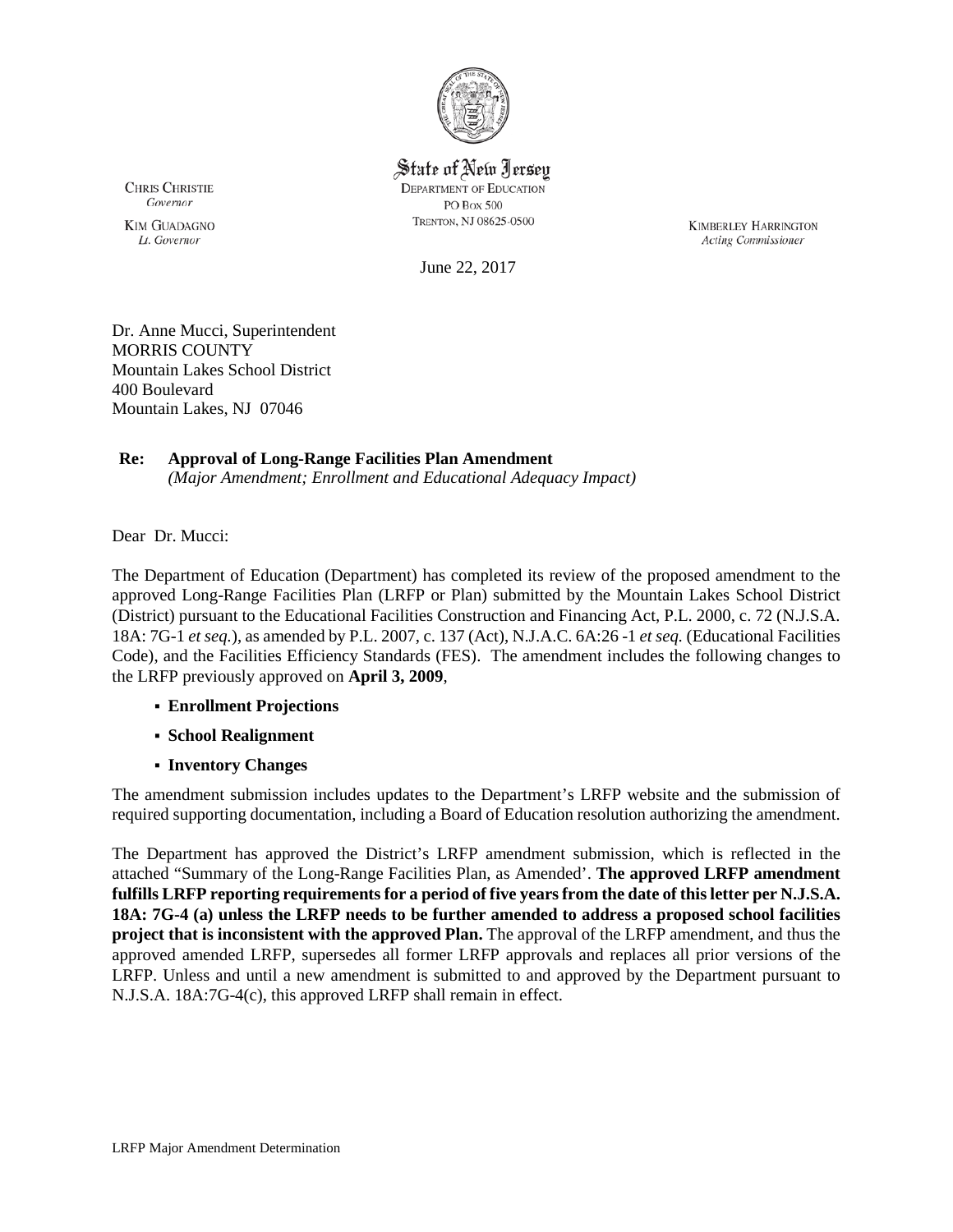Approval of the LRFP, and any projects and costs listed therein, does not imply approval of an individual school facilities project or its corresponding costs and eligibility for State support under the Act. Similarly, approval of the LRFP does not imply approval of portions of the Plan that are inconsistent with the Department's FES and proposed building demolition or replacement. Determination of preliminary eligible costs and final eligible costs will be made at the time of the approval of a particular school facilities project pursuant to N.J.S.A. 18A:7G-5. The District must submit a feasibility study as part of the school facilities project approval process, pursuant to N.J.S.A. 18A:7G-7b, to support proposed building demolition or replacement. The feasibility study should demonstrate that a building might pose a risk to the safety of the occupants after rehabilitation or that rehabilitation is not cost-effective.

Please contact Anthony Brun at the Office of School Facilities, at telephone number (609) 984-7818 or email at anthony.brun@doe.state.nj.us with any questions you may have.

Sincerely,

Bernard E. Piara Jr.

Bernard E. Piaia, Jr. Director, Office of School Facilities

BEP:ab:

Enclosure

c: Kimberley Harrington, Acting Commissioner Robert Bumpus, Assistant Commissioner Division of Field Services Dr. Rosalie S. Lamonte, Executive Sussex County Superintendent Daniel Borgo, Mountain Lakes School District Business Administrator Susan Kutner, Deputy Executive Director Office of School Facilities and Finance Anthony Brun, Educational Facilities Specialist, Office of School Facilities and Finance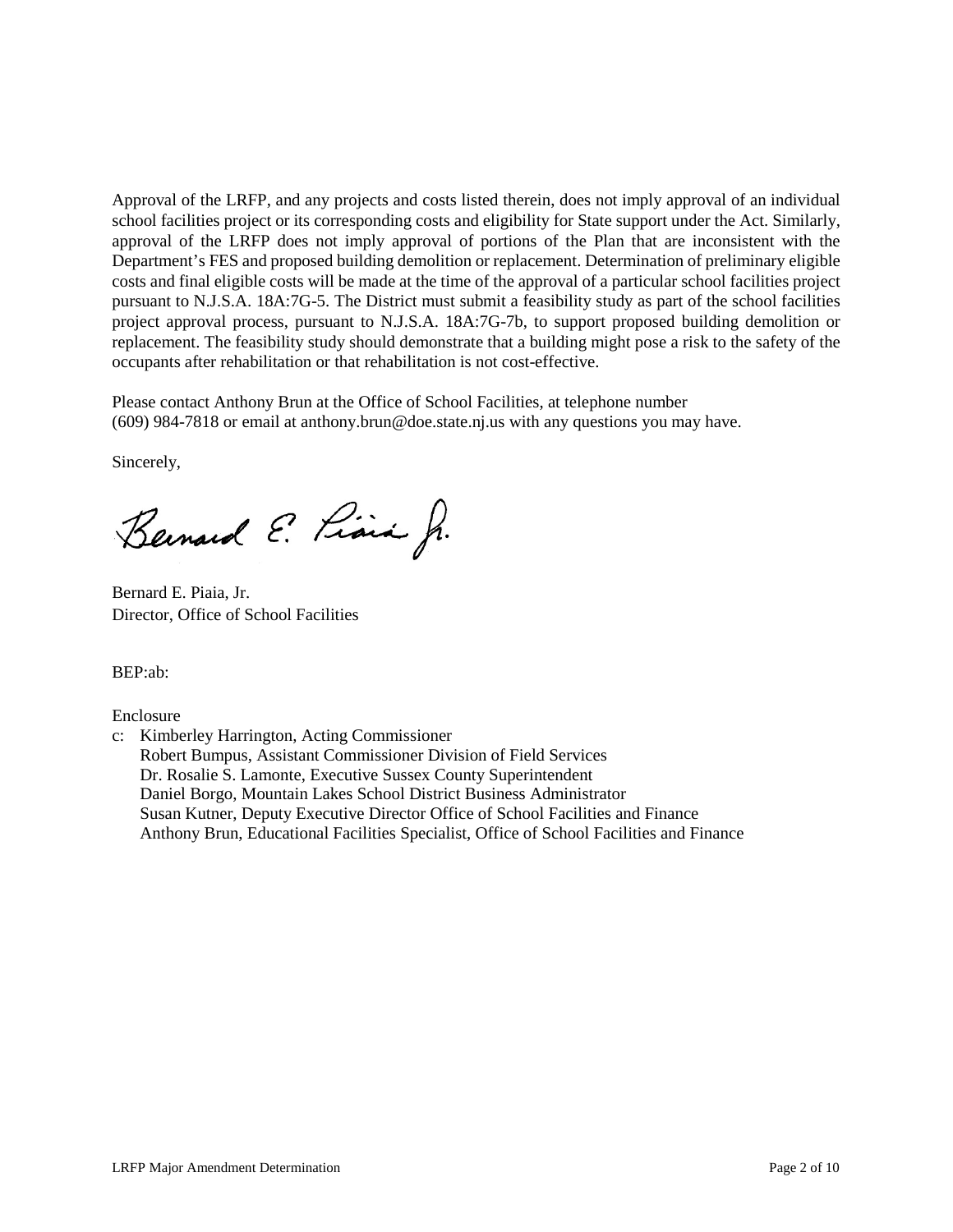# **Mountain Lakes School District**

#### **Summary of the Long-Range Facilities Plan, as Amended**

The Department of Education (Department) has completed its review of the Long-Range Facilities Plan (LRFP or Plan) amendment submitted by the **Mountain Lakes School District** (District) pursuant to the Educational Facilities Construction and Financing Act, P.L. 2000, c. 72 (N.J.S.A. 18A: 7G-1 *et seq.*), as amended by P.L. 2007, c. 137 (Act), N.J.A.C. 6A:26-1 et seq. (Educational Facilities Code), and the Facilities Efficiency Standards (FES).

This is the Department's summary of the District's LRFP, as amended. The summary is based on the standards set forth in the Act, the Educational Facilities Code, the FES, District-entered data in the Department's LRFP website, and District-supplied supporting documentation. The referenced reports in *italic* text are standard LRFP reports available on the Department's LRFP website.

#### **1. Inventory Overview**

The District provides services for students in grades Pre K-12. The predominant existing school grade configuration is Pre-K-12. The predominant proposed school grade configuration is Pre-K-12. The District is classified as "under 55" for funding purposes.

The District identified existing and proposed schools, sites, buildings, playgrounds, playfields, and parking lots in its LRFP. The total number of existing and proposed district-owned or leased schools, sites, and buildings are listed in Table 1. A detailed description of each asset can be found in the LRFP website report titled *"Site Asset Inventory Report."* Section 6 of this Summary lists work proposed at each school.

|                                                      | <b>Existing</b> | <b>Proposed</b> |
|------------------------------------------------------|-----------------|-----------------|
| Sites:                                               |                 |                 |
| <b>Total Number of Sites</b>                         |                 |                 |
| Number of Sites with no Buildings                    |                 |                 |
| Number of Sites with no Instructional Buildings      |                 |                 |
| <b>Schools and Buildings:</b>                        |                 |                 |
| Total Number of Schools with Enrollments*            |                 |                 |
| <b>Total Number of Instructional Buildings</b>       |                 |                 |
| Total Number of Administrative and Utility Buildings |                 |                 |
| <b>Total Number of Athletic Facilities</b>           |                 |                 |
| <b>Total Number of Parking Structures</b>            |                 |                 |
| <b>Total Number of Temporary Facilities</b>          |                 |                 |

#### **Table 1: Inventory Summary**

*\*Includes schools with three-digit Department code numbers and Fall Report enrollments.*

**As directed by the Department, incomplete school facilities projects that have project approval from the Department are represented as "existing" in the Plan.** District schools with incomplete approved projects that include new construction or the reconfiguration of existing program space are as follows: " $n/a$ ".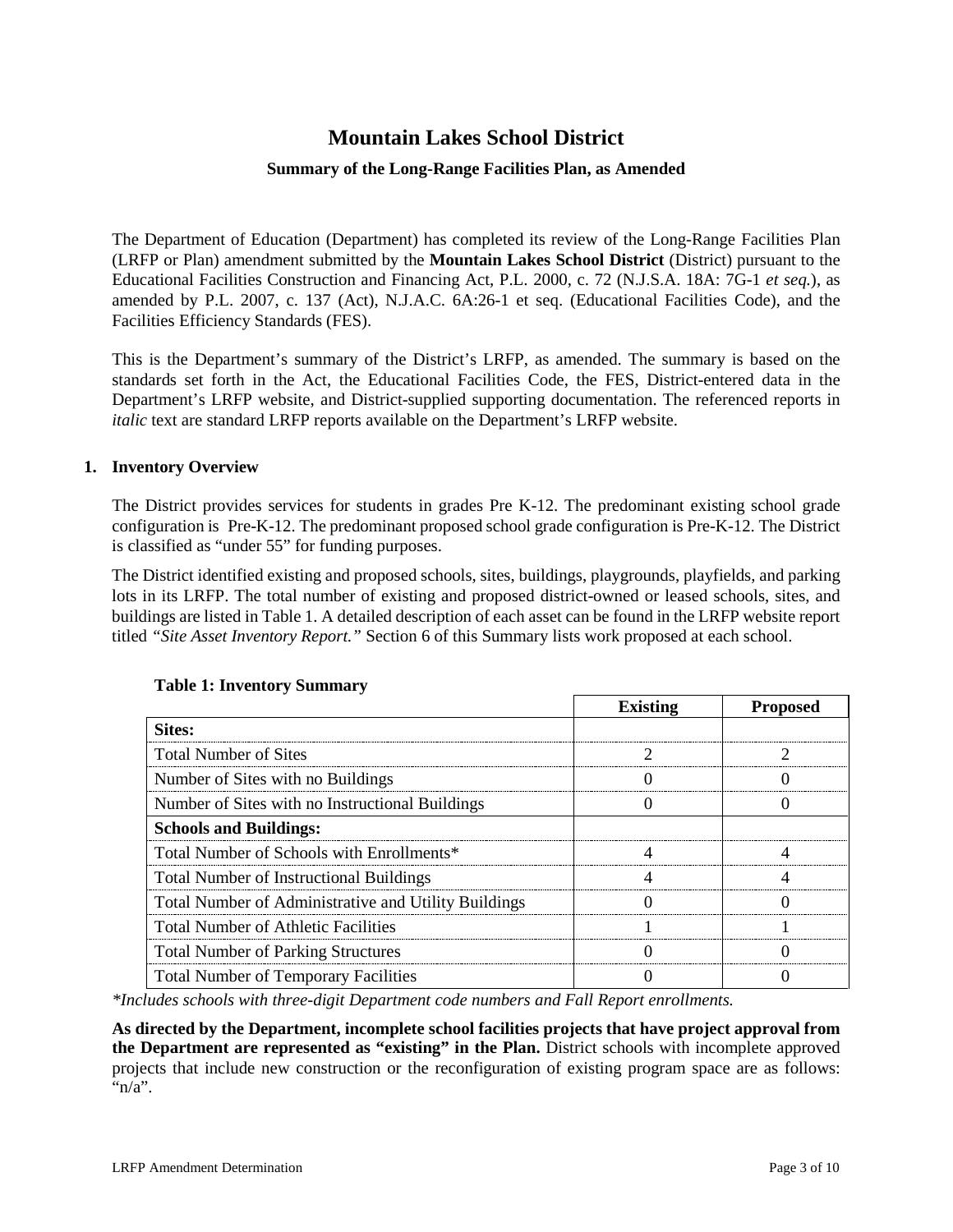Major conclusions are as follows:

- The District is proposing to maintain the existing number of District-owned or leased sites.
- The District is proposing to maintain the existing number of District-operated schools.
- The District is proposing to maintain the existing number of District-owned or leased instructional buildings.
- The District is proposing to maintain the existing number of District-owned or leased non-instructional buildings.

**FINDINGS** The Department has determined that the proposed inventory is adequate for approval of the District's LRFP amendment. However, the LRFP determination does not imply approval of an individual school facilities project listed within the LRFP. The District must submit individual project applications for project approval. If building demolition or replacement is proposed, the District must submit a feasibility study, pursuant to N.J.S.A. 18A:7G-7b, as part of the application for the specific school facilities project.

#### **2. District Enrollments and School Grade Alignments**

The District determined the number of students, or "proposed enrollments," to be accommodated in the LRFP on a district-wide basis and in each school. The District's existing and proposed enrollments and the cohort-survival projection provided by the Department on the LRFP website are listed in Table 2. Detailed information can be found in the LRFP website report titled "*Enrollment Projection Detail."* Existing and proposed school enrollments and grade alignments can be found in the report titled *"Enrollment and School Grade Alignment."*

|                                | Actual<br><b>Enrollments</b><br>2016-2017<br>school year | <b>District Proposed</b><br><b>Enrollments</b> | Department's<br><b>LRFP</b> Website<br>Projection |
|--------------------------------|----------------------------------------------------------|------------------------------------------------|---------------------------------------------------|
| Grades K-12:                   |                                                          |                                                |                                                   |
| Grades K-5, including SCSE     | 481                                                      | 416                                            | N/A                                               |
| Grades 6-8, including SCSE     | 323                                                      | 303                                            | N/A                                               |
| Grades 9-12, including SCSE    | 715                                                      | 746                                            | N/A                                               |
| <b>Totals K-12</b>             | 1,519                                                    | 1,465                                          |                                                   |
| Pre-Kindergarten:              |                                                          |                                                |                                                   |
| Pre-Kindergarten, Age 3        |                                                          | 16                                             | N/A                                               |
| Pre-Kindergarten, Age 4        |                                                          | 16                                             | N/A                                               |
| Pre-Kindergarten, SCSE         | $\mathbf{\Omega}$                                        | N/A<br>$\Omega$                                |                                                   |
| <b>Totals Pre-Kindergarten</b> |                                                          | 32                                             |                                                   |

#### **Table 2: Enrollment Comparison**

*"SCSE" = Self-Contained Special Education*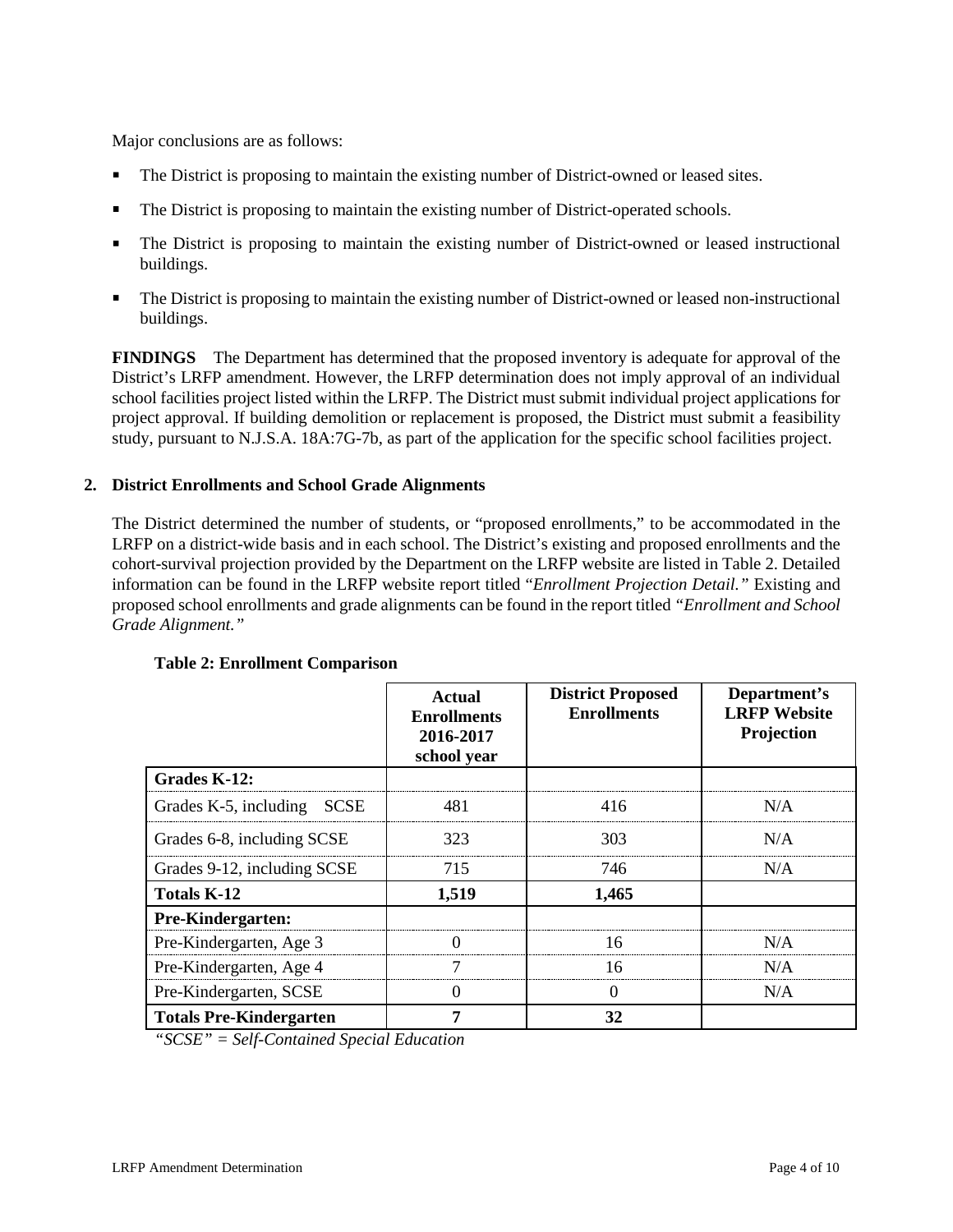Major conclusions are as follows:

- The District did not select the Department's LRFP website projection. Supporting documentation was submitted to the Department as required to justify the proposed enrollments.
- The District is planning for decreasing enrollments.
- The District is not an ECPA (Early Childhood Program Aid) District.

**FINDINGS** The Department has determined that the District's proposed enrollments are supportable for approval of the District's LRFP amendment. The Department will require a current enrollment projection at the time an application for a school facilities project is submitted incorporating the District's most recent Fall Enrollment Report in order to verify that the LRFP's planned capacity is appropriate for the updated enrollments.

#### **3. FES and District Practices Capacity**

The proposed room inventories for each school were analyzed to determine whether the LRFP provides adequate capacity for the proposed enrollments. Two capacity calculation methods, called *"FES Capacity"* and *"District Practices Capacity,"* were used to assess existing and proposed school capacity in accordance with the FES and District program delivery practices. A third capacity calculation, called *"Functional Capacity,"* determines Unhoused Students and potential State support for school facilities projects. Functional Capacity is analyzed in Section 5 of this Summary.

- *FES Capacity* only assigns capacity to pre-kindergarten *(if district-owned or operated),* kindergarten, general, and self-contained special education classrooms. No other room types are considered to be capacity-generating**.** Class size is based on the FES and is prorated for classrooms that are sized smaller than FES classrooms. FES Capacity is most accurate for elementary schools, or schools with non-departmentalized programs, in which instruction is "homeroom" based. This capacity calculation may also be accurate for middle schools depending upon the program structure. However, this method usually significantly understates available high school capacity since specialized spaces that are typically provided in lieu of general classrooms are not included in the capacity calculations.
- *District Practices Capacity* allows the District to include specialized room types in the capacity calculations and adjust class size to reflect actual practices. This calculation is used to review capacity and enrollment coordination in middle and high schools.

A capacity utilization factor in accordance with the FES is included in both capacity calculations. A 90% capacity utilization rate is applied to classrooms serving grades K-8. An 85% capacity utilization rate is applied to classrooms serving grades 9-12. No capacity utilization factor is applied to preschool classrooms.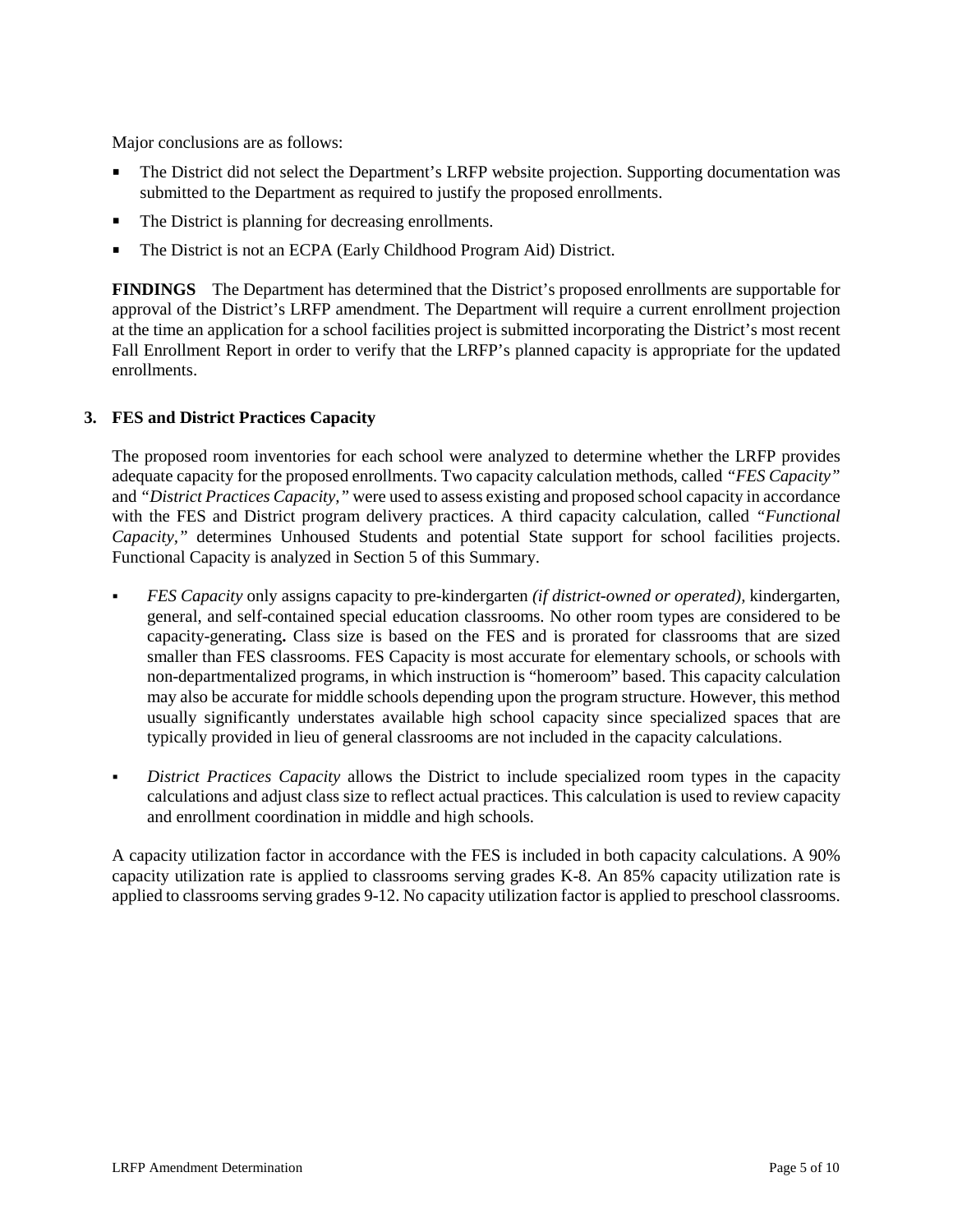Table 3 provides a summary of proposed enrollments and District-wide capacities. Detailed information can be found in the LRFP website report titled "*FES and District Practices Capacity."*

|                                          | <b>Total FES Capacity</b> | <b>Total District Practices</b><br>Capacity |
|------------------------------------------|---------------------------|---------------------------------------------|
| (A) Proposed Enrollments                 | 1.497                     | 1.497                                       |
| (B) Existing Capacity                    | 1,101.42                  | 1,275.20                                    |
| <i>*Existing Capacity Status (B)-(A)</i> | $-395.58$                 | $-221.80$                                   |
| (C) Proposed Capacity                    | 1.274.09                  | 1.518.00                                    |
| <i>*Proposed Capacity Status (C)-(A)</i> | -222.91                   | 21.00                                       |

#### **Table 3: FES and District Practices Capacity Summary**

*\* Positive numbers signify surplus capacity; negative numbers signify inadequate capacity. Negative values for District Practices capacity are acceptable if proposed enrollments do not exceed 100% capacity utilization.*

Major conclusions are as follows:

- The District has adequately coordinated proposed school capacities and enrollments in the LRFP for grade groups with proposed new construction.
- Adequate justification has been provided by the District if capacity for a school with proposed work in the LRFP deviates from the proposed enrollments by more than 5%.

**FINDINGS** The Department has determined that proposed District capacity, in accordance with the proposed enrollments, is adequate for approval of the District's LRFP amendment. The Department will require a current enrollment projection at the time an application for a school facilities project is submitted, incorporating the District's most recent Fall Enrollment Report, in order to verify that the LRFP's planned capacity meets the District's updated enrollments.

#### **4. Functional Capacity and Unhoused Students Prior to Proposed Work**

*Functional Capacity* was calculated and compared to the proposed enrollments to provide a preliminary estimate of Unhoused Students and new construction funding eligibility. Functional Capacity is the adjusted gross square footage of a school building *(total gross square feet minus excluded space)* divided by the minimum area allowance per Full-time Equivalent student for the grade level contained therein. Unhoused Students is the number of students projected to be enrolled in the District that exceeds the Functional Capacity of the District's schools pursuant to N.J.A.C. 6A:26-2.2(c).

*"Excluded Square Feet"* in the LRFP Functional Capacity calculation includes (1) square footage exceeding the FES for any pre-kindergarten, kindergarten, general education, or self-contained special education classroom; (2) grossing factor square footage *(corridors, stairs, mechanical rooms, etc.)* that exceeds the FES allowance, and (3) square feet proposed to be demolished or discontinued from use. Excluded square feet may be revised during the review process for individual school facilities projects.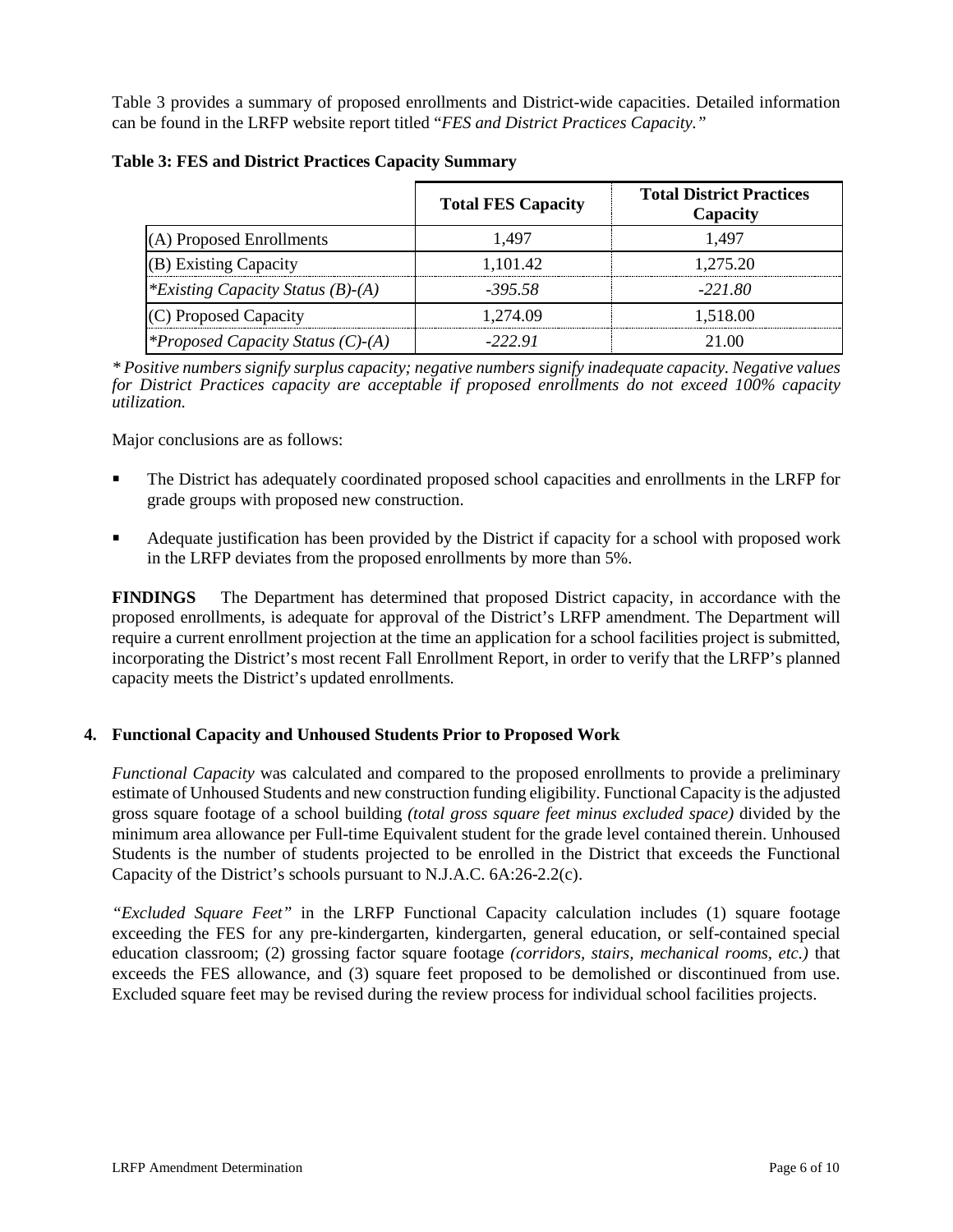Table 4 provides a preliminary assessment of Functional Capacity, Unhoused Students, and Estimated Maximum Approved Area for the various grade groups in accordance with the FES. Detailed information concerning the calculation and preliminary excluded square feet can be found in the LRFP website reports titled *"Functional Capacity and Unhoused Students*" and *"Functional Capacity Excluded Square Feet."*

|                      |            |            | $C = A-B$       |                | $E = C x D$     |
|----------------------|------------|------------|-----------------|----------------|-----------------|
|                      | Proposed   | Estimated  | Unhoused        | Area           | Estimated       |
|                      | Enrollment | Existing   | <b>Students</b> | Allowance      | Maximum         |
|                      |            | Functional |                 | (gsf/students) | Approved Area   |
|                      |            | Capacity   |                 |                | for Unhoused    |
|                      |            |            |                 |                | <b>Students</b> |
| Preschool (PK)       | 32         |            |                 | 125.00         |                 |
| Elementary $(K-5)^*$ | 416        | 556.63     |                 | 125.00         |                 |
| Middle $(6-8)$       | 303        | 379.67     |                 | 134.00         |                 |
| High $(9-12)$        | 746        | 856.52     |                 | 151.00         |                 |
| <b>Totals K-12</b>   | 1,497      | 1,792.82   |                 |                |                 |

**Table 4: Functional Capacity and Unhoused Students Prior to Proposed Work**

*\*Pre-kindergarten students are not included in the calculations.* 

Major conclusions are as follows:

- The calculations for "Estimated Existing Functional Capacity" school facilities projects that have been approved by the Department but were not under construction or complete at the time of the submission of the LRFP amendment.
- The District, based on the preliminary LRFP assessment, does not have Unhoused Students for the following FES grade groups: "Grades Pre-K, K-5, 6-8, and 9-12".
- The District, based on the preliminary LRFP assessment, does have Unhoused Students for the following FES grade groups: "n/a".
- The District is not an ECPA district. Therefore, pre-kindergarten students are not included in the calculations. Unhoused pre-kindergarten self-contained special education students are eligible for State support. A determination of square footage eligible for State support will be made at the time an application for a specific school facilities project is submitted to the Department for review and approval.
- The District is not proposing to demolish or discontinue the use of existing District-owned instructional space. The Functional Capacity calculation excludes square feet proposed to be demolished or discontinued for the following FES grade groups: n/a.

**FINDINGS** Functional Capacity and Unhoused Students calculated in the LRFP are preliminary estimates. Justification for square footage in excess of the FES and the determination of additional excluded square feet, Preliminary Eligible Costs (PEC), and Final Eligible Costs (FEC) will be included in the review process for specific school facilities projects. A feasibility study undertaken by the District is required if building demolition or replacement is proposed per N.J.A.C. 6A:26-2.3(b) (10).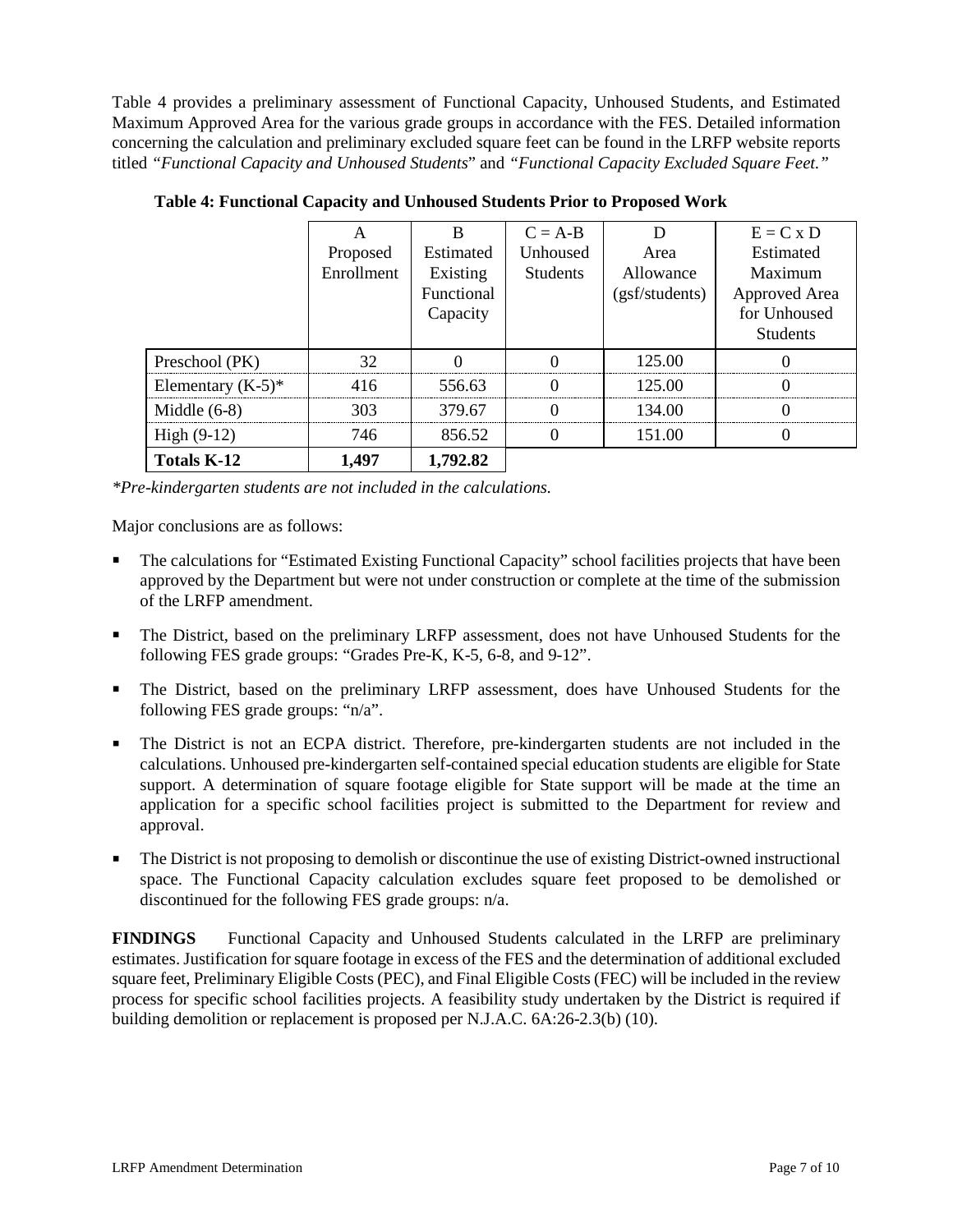# **5. Proposed Work**

The District was instructed to review the condition of its facilities and sites and to propose corrective *"system"* and *"inventory"* actions in its LRFP. *"System"* actions upgrade existing conditions without changing spatial configuration or size. Examples of system actions include new windows, finishes, and mechanical systems. *"Inventory"* actions address space problems by removing, adding, or altering sites, schools, buildings and rooms. Examples of inventory actions include building additions, the reconfiguration of existing walls, or changing room use.

Table 5 summarizes the type of work proposed in the District's LRFP for instructional buildings. Detailed information can be found in the LRFP website reports titled *"Site Asset Inventory," "LRFP Systems Actions Summary," and "LRFP Inventory Actions Summary."* 

| <b>Type of Work</b>                                            | <b>Work Included in LRFP</b> |  |  |
|----------------------------------------------------------------|------------------------------|--|--|
| <b>System Upgrades</b>                                         | r es                         |  |  |
| <b>Inventory Changes</b>                                       |                              |  |  |
| Room Reassignment or Reconfiguration                           |                              |  |  |
| <b>Building Addition</b>                                       | ۷Α۲                          |  |  |
| New Building                                                   |                              |  |  |
| Partial or Whole Building Demolition or Discontinuation of Use |                              |  |  |
| New Site                                                       |                              |  |  |

| <b>Table 5: Proposed Work for Instructional Building</b> |  |  |  |
|----------------------------------------------------------|--|--|--|
|----------------------------------------------------------|--|--|--|

Major conclusions are as follows:

- The District has proposed system upgrades in one or more instructional buildings.
- The District has not proposed inventory changes.
- The District has proposed new construction in lieu of rehabilitation in one or more instructional buildings.

Please note that costs represented in the LRFP are for capital planning purposes only. Estimated costs are not intended to represent preliminary eligible costs or final eligible costs of approved school facilities projects.

The Act (N.J.S.A. 18A:7G-7b) provides that all school facilities shall be deemed suitable for rehabilitation unless a pre-construction evaluation undertaken by the District demonstrates to the satisfaction of the Commissioner that the structure might pose a risk to the safety of the occupants even after rehabilitation or that rehabilitation is not cost-effective. Pursuant to N.J.A.C. 6A:26-2.3(b)(10), the Commissioner may identify school facilities for which new construction is proposed in lieu of rehabilitation for which it appears from the information presented that new construction is justified, provided, however, that for such school facilities so identified, the District must submit a feasibility study as part of the application for the specific school facilities project. The cost of each proposed building replacement is compared to the cost of additions or rehabilitation required to eliminate health and safety deficiencies and to achieve the District's programmatic model.

Facilities used for non-instructional or non-educational purposes are ineligible for State support under the Act. However, projects for such facilities shall be reviewed by the Department to determine whether they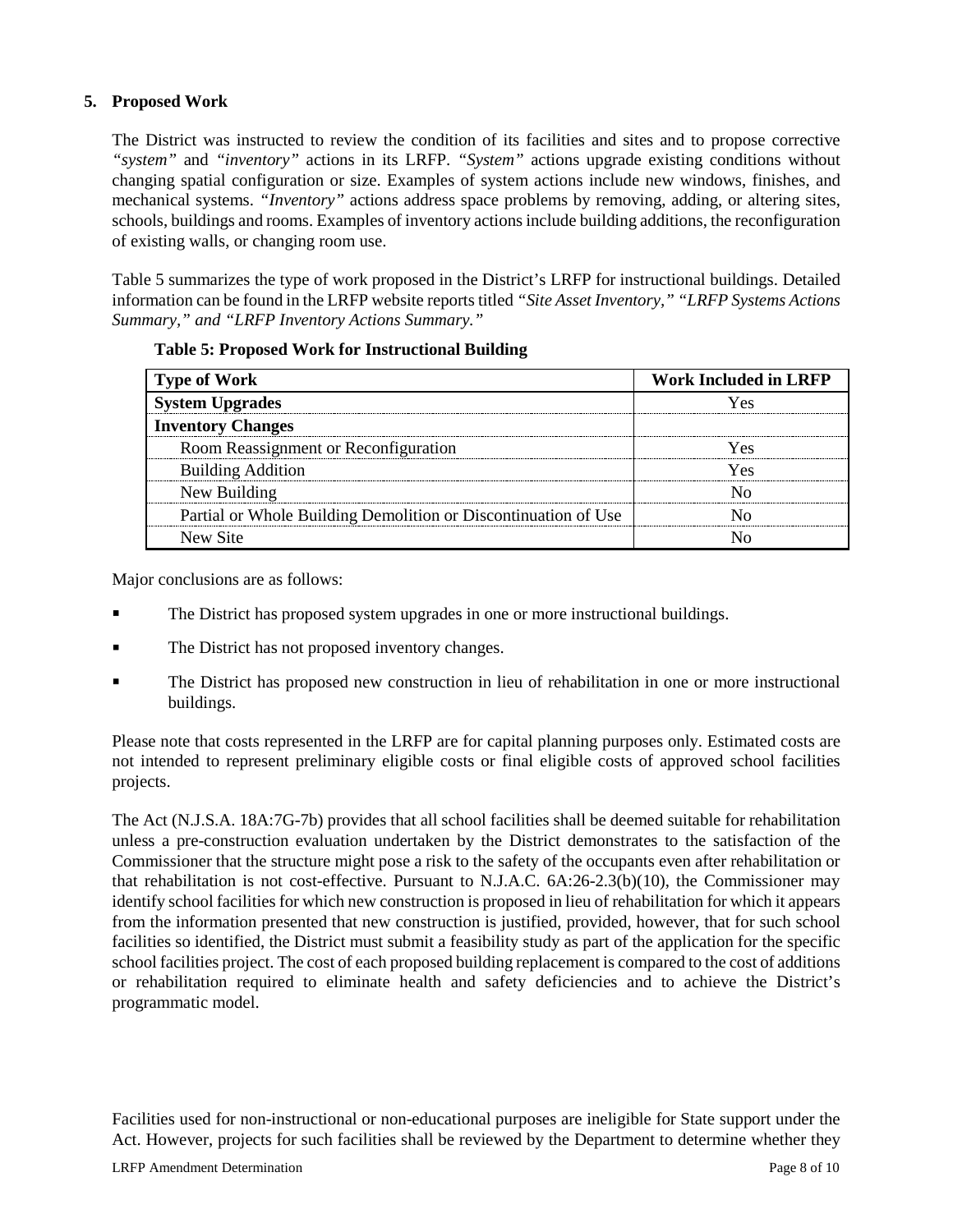are consistent with the District's LRFP and whether the facility, if it is to house students (full or part time) conforms to educational adequacy requirements. These projects shall conform to all applicable statutes and regulations.

**FINDINGS** The Department has determined that the proposed work is adequate for approval of the District's LRFP amendment. However, Department approval of proposed work in the LRFP does not imply that the District may proceed with a school facilities project. The District must submit individual project applications with cost estimates for Department project approval. Both school facilities project approval and other capital project review require consistency with the District's approved LRFP.

# **6. Functional Capacity and Unhoused Students After Completion of Proposed Work**

The *Functional Capacity* of the District's schools *after* completion of the scope of work proposed in the LRFP was calculated to highlight any remaining Unhoused Students.

Table 6 provides a preliminary assessment of Unhoused Students and Estimated Remaining Maximum Area after completion of new construction proposed in the LRFP, if applicable. Detailed information concerning the calculation can be found in the website report titled *"Functional Capacity and Unhoused Students.*"

|                      | Estimated       | Total   | Proposed     | Unhoused       | Estimated       |
|----------------------|-----------------|---------|--------------|----------------|-----------------|
|                      | Maximum         | New GSF | Functional   | Students after | Maximum         |
|                      | Approved Area   |         | Capacity     | Construction   | Area for        |
|                      | for Unhoused    |         | after        |                | Unhoused        |
|                      | <b>Students</b> |         | Construction |                | <b>Students</b> |
|                      |                 |         |              |                | Remaining       |
| Preschool (PK)       |                 |         |              |                |                 |
| Elementary $(K-5)^*$ |                 | 7.059   | 613.10       |                |                 |
| Middle $(6-8)$       |                 | 831     | 385.87       |                |                 |
| High $(9-12)$        |                 | 34,148  | 1,082.67     |                |                 |
| <b>Totals K-12</b>   |                 |         | 2,081.64     |                |                 |

**Table 6: Functional Capacity and Unhoused Students After Completion of Proposed Work**

*\*Pre-kindergarten students are not included in the calculations.*

Major conclusions are as follows:

- New construction is proposed for the following grade groups: "Grades K-5, 6-8 and 9-12"
- **Proposed new construction exceeds the estimated maximum area allowance for Unhoused Students** prior to the completion of the proposed work for the following grade groups: "Grades K-5, 6-8 and 9-12".
- The District, based on the preliminary LRFP assessment, will not have Unhoused Students after completion of the proposed LRFP work for the following grade groups: "Grades Pre-K, K-5, 6-8, and 9-12".
- The District, based on the preliminary LRFP assessment, will have Unhoused Students after completion of the proposed LRFP work for the following grade groups: "n/a".